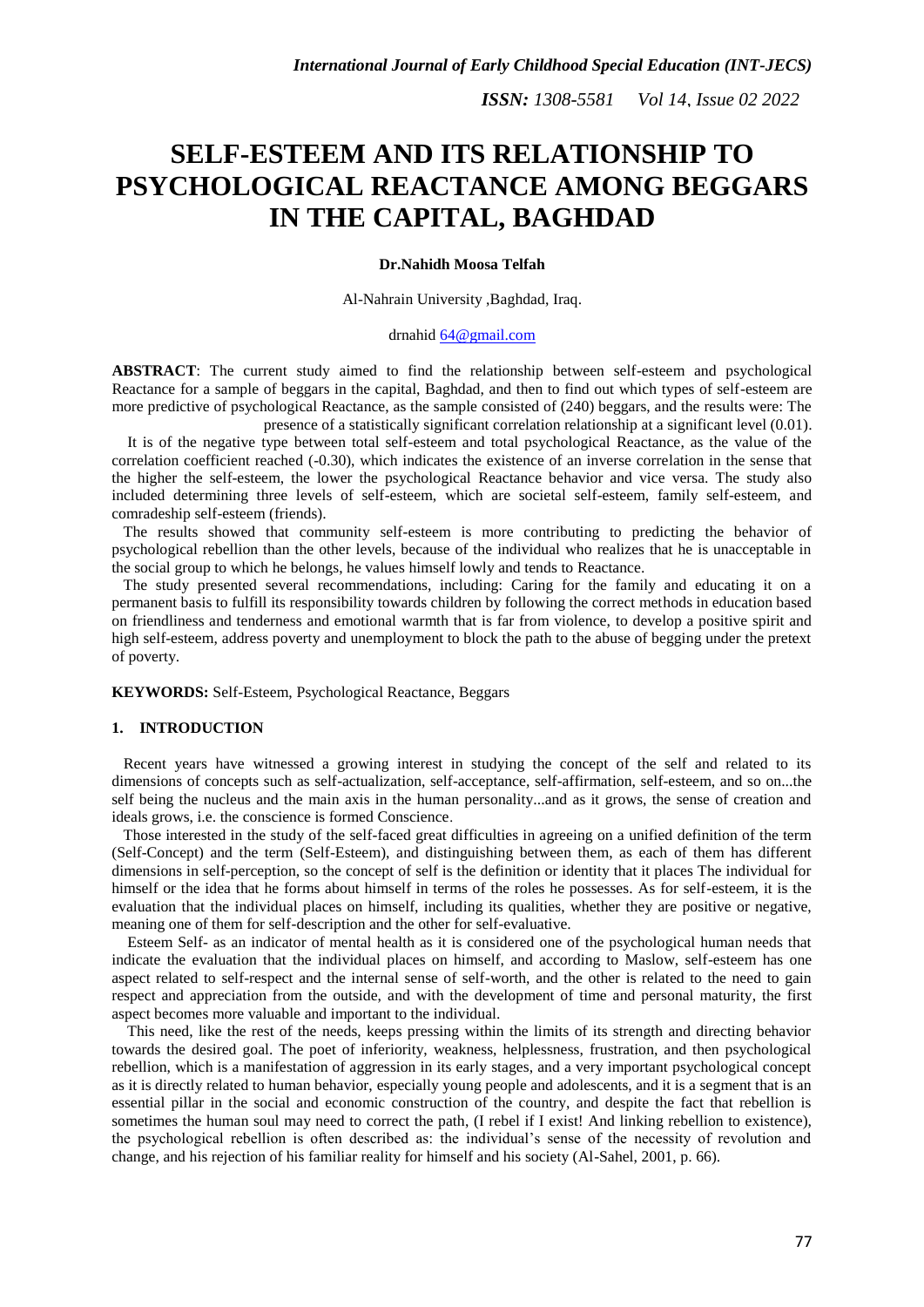*ISSN: 1308-5581 Vol 14, Issue 02 2022*

 The best example of this is what young people did during the so-called Arab Spring in some Arab countries, which is a kind of positive rebellion in order to change the social and political reality with revolutions against totalitarian regimes.

Despite the abundance of studies and literature on both, self-esteem or psychological rebellion, we did not find a study on the relationship between the two concepts on the category of beggars in Iraq, to the knowledge of the researcher.

## **Research Problem:**

 The main problem of the research is that self-esteem, in addition to being an important indicator of mental health, is followed by weakness or inferiority in the psychological and social compatibility of the individual and a feeling that he is not of value and social acceptance by others. Deprived of will, weak performance and achievement in his work and unable to face the problems and pressures of life, which he faces by finding appropriate consensual solutions, Cooper Smith, 1984 confirmed that those who have a low negative rating lose confidence in themselves and are always afraid to express unusual ideas, and do not wish to anger others Or doing actions that draw attention, and they prefer isolation, rebellion, and withdrawal from expression and participation (Khairallah, 1981, p. For himself and his evaluation of it is weak, he will not succeed in adopting any of these methods of success, because he considers himself unable and undeserving of that success.

 Self-esteem is not born with a person, rather it is gained from his experiences in life and the way he reacts. Ah, the challenges and problems in his life (Abu Jado, 1998, p. 153), and self-esteem varies according to the individual's attitudes from the social environment in which he was brought up through the trinity of socialization: the family, the school, the community.

 Shaver 1977 indicates that the most important external factors affecting the estimation of the self that cannot be controlled by the individual is: socialization experiences, and gender (Al-Alusi, 2014 pg. 49). The researcher realized that individuals who value themselves negatively lack confidence in themselves, and they emit different behaviors, manifestations, and forms of behavior that have unimaginable consequences, perhaps the easiest of which is psychological rebellion,

 The rebellion may be in multiple different dimensions by direct psychological rebellion by the individual himself or by inciting others, whether (verbally) or (actually) or by inciting others through scientific and electronic channels (Mahmoud, 2016, p. 163). Stephenson & Quik 2007 see that rebellion can be a mixture of anger and negativity (Abuhdros, 2010, p. 44), while Hurlock (1973) sees: (that rebels are individuals who oppose or do not obey people in power Or the dominant, and they refuse to conform to the customs and traditions of the group, and they show their rebellion with open defiance and angry resentment. (Tabeel, 2008, p. 282).

#### **The characteristics of the rebel's personality, according to Zahran 1986**:

1 -Feelings of dissatisfaction with their families, especially the father.

2-Weak ability to establish new relationships with colleagues and teachers.

3-The tendency to accompany colleagues who do not observe social controls. (Al-Qiq, 2017, p. 108).

 These traits apply to you to some extent on the personality traits of the members of the current study sample who are beggars and given what the patient Iraqi people have been subjected to many wars, calamities and acts of terrorism over the past recent years, and their profound impact on the soul and behavior of its children, which made it describe a distressed society.

 Phenomena that we were not entrusted with before, perhaps the most prominent of which are the abundance of beggars, especially teenagers, at the intersection of roads and public places in the capital, Baghdad and the rest of the cities, as beggary and poverty are one of the secrets of civilization and the cause of human misery and depriving him of his most basic needs and pushing him to demand it from others in a way that may reach the point of begging And the impact of poverty on the family structure and its failure to provide the requirements to satisfy the necessary needs, foremost among which are the feelings of belonging and self-esteem.

 Due to the absence of one of the parents, especially the father who represents the state of control, or the presence of parents and their use of repressive methods and violence towards their children, which leads to children fleeing from home and abandoning their families Resorting to the streets and practicing beggary or delinquency (Al-Dabbagh, 2009, p. 15).

 In a study by Hisham Al-Dhahabi 2019, director of the Safe House for Creativity in Iraq, which is dedicated to street children, beggars are divided into two groups, the first includes beggars who make up 80% and are exploited by their families themselves, while Children exploited by gangs constitute 20% www.sotaliraq.com/2019/03/20 We have seen from the lived reality that not a small number of children and adolescents have been tempted and exploited Recruiting them for anti-social acts such as drug addiction and trafficking, thefts, property sabotage, trafficking in human beings or human organs, acts of violence, assassinations, bombings and terrorism, as well as the accumulation of another part of them in juvenile prisons.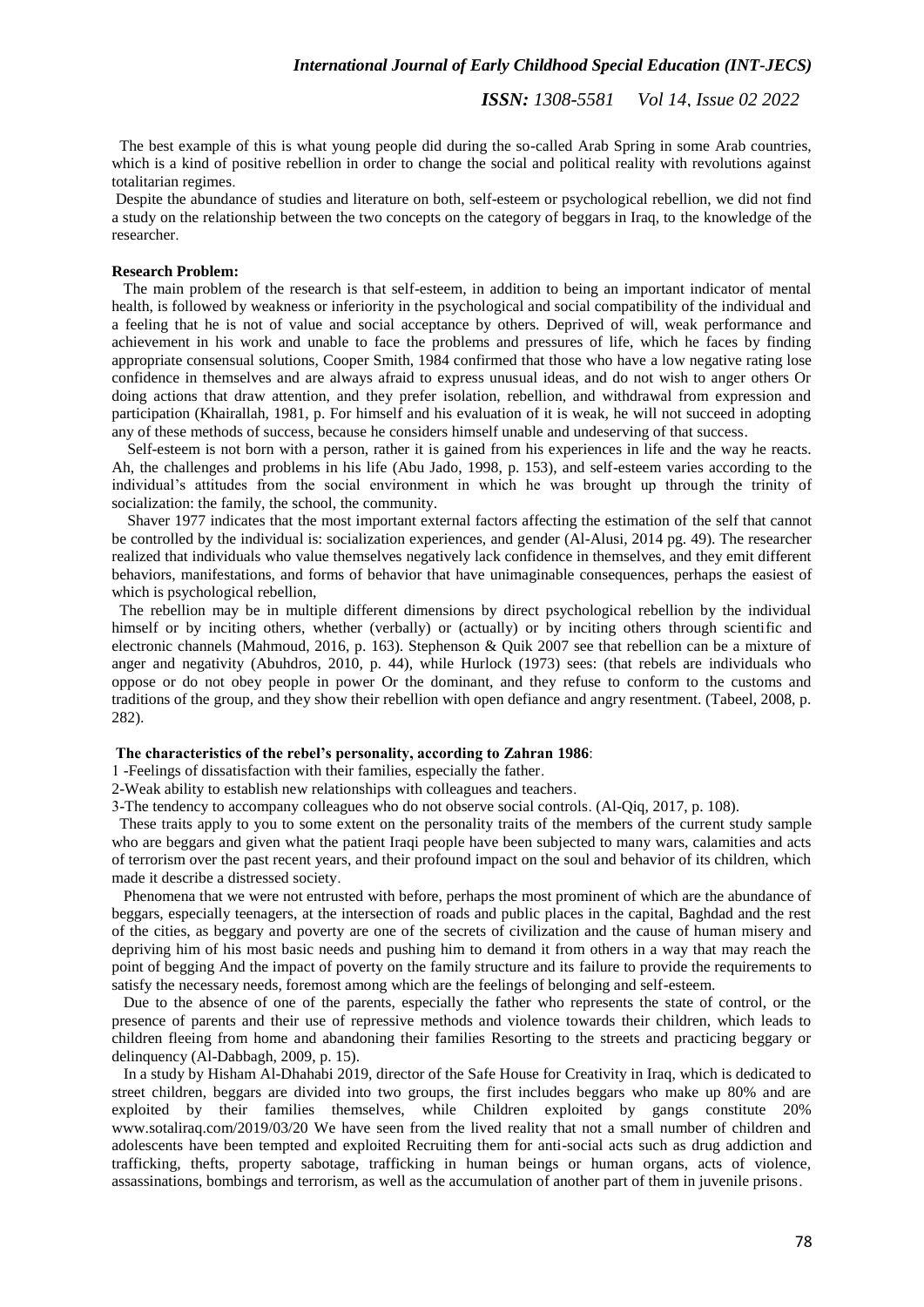*ISSN: 1308-5581 Vol 14, Issue 02 2022*

#### **Research Importance:**

 Self-esteem can be positive, negative or average.. Rozens 1999 states that he found more than 30,000 studies on self-esteem and its relationship to some variables, but he found only a few conclusions that can be drawn and generalized from these studies, for reasons related to standards And the definitions used for self-esteem, which makes the process of generalization difficult (Al-Lihyani and Al-Otaibi, 2010, p. 2).

 Robert W. Reasoner (1996) stated that in the year (1992), more than twenty government agencies in the United States of America specialized in self-concept, esteem and ways of developing it met. Dealing with life challenges and feeling that he deserves happiness, and that this individual grows and develops through a mental process represented in his evaluation of himself (Abu Al-Khair, 2004, p. 142).

 Maslow is considered one of the most famous researchers in the field of Self-Esteem, where he placed it among the highest ranks of the ladder of psychological needs, believing that self-esteem includes: , acceptance, attention, focus, and fame (Maslow, 1978, p16).

 As for Carl Rogers, Carl considers the self as being the individual, and the structure of the self grows and forms as a result of interaction with the environment, and it includes the perceived self, the social self, and the ideal self. It may absorb the values of others, seek harmony, balance and stability, and grow as a result of maturity and learning and become the center around which all experiences are organized (Zahran, 2005, p. 68), while James James W. He identified two types of self-study, namely the knowing self, which includes: (thinking, remembering, realizing) in addition to the self as a subject, which he considers the empirical self and includes: (the material self, the social self, and the spiritual) and put his famous equation for self-esteem, which is:

Self-esteem = successes / fantasies (Tom Butler, 2012, p. 192).

 According to Mead (Margaret Mead 1978), several selves can arise, each representing a set of independent and acquired responses from different social groups, and grow in a person, for example (a familial subject) representing building trends that express the family, and (a school subject) representing expressive tendencies About his teachers and colleagues, and many other persons according to the aspects of the activity carried out by the person (Howidi, 1982, p. 17).

 With the multiplicity of dimensions and levels of self-esteem, some studies indicate, such as: shares1997 and Butler1989: that psychological rebellion can arise from low self-esteem and aggressiveness towards others and may be the main cause of social problems. Other experimental studies have found that people with Low selfesteem were less inclined to achieve when they were under the influence of situational pressures and academic and life failure and more prone to depression and psychological anxiety when they were exposed to unemployment (Al-Mustafa, 1990, p.19).

 Any justification, as the statistics of the Iraqi Ministry of Planning at the beginning of the year 2020 indicate that the percentage of Iraqis living below the poverty line is 30% of the population, meaning that their number is approximately 12 million, and assuming that 1% of these are willing to beg, the number of beggars is no less than 120,000 hundred Twenty thousand beggars, and other preparations can be added to them from some people with special needs who are not sponsored by their families or government institutions, www.almaalomah.com/2020/01/30.

 I think that although the person who gives alms to the needy or beggars, seeking God's pleasure or for other considerations, the psychological returns to him are much better than the help he gives when he finds and feels joy in the heart and self-reassurance and an increase in positive feelings and thus improves his immune system, regardless of the large number of them And the difficulty of distinguishing the one who is entitled to it from others, as (begging has become a global phenomenon that does not include a specific country, but is a widespread phenomenon in all rich and poor countries. Some societies viewed beggary as a crime and represents a form of vagrancy and begging.

 It is an illegal means and represents a deviation from what is correct and what society approves of, because of the accompanying delinquent behavioral manifestations that characterize the beggar (Al-Bushri, 1999, p.129).

 Behind other activities such as selling small goods or performing some simple services, seasonal beggary, which is begging in certain seasons and occasions such as holidays and others, accidental beggary, which is temporary beggary resulting from exceptional circumstances, and forced beggary, which is the beggary of a person who is unable to work and who does not have any source of income Other than beggary, and professional beggary, which is taking beggary as a profession.. The Iraqi legislator penalized the crime of beggary as a social crime, as it was stated in the Iraqi Penal Code No. 111 of 1969, Article (390/1) that "Every person shall be punished with imprisonment for a period not exceeding one month. He has completed eighteen years and practices beggary, and the penalty shall be imprisonment for a period not exceeding three months if the beggar causes a wound or a disability or persists in begging) www.hjc.iq/view.5157., which prompted the researcher to study self-esteem and its relationship to self-rebellion This includes the category of adolescent beggars, as they are in adolescence stage that extends throughout the second decade of an individual's life, in which self-esteem,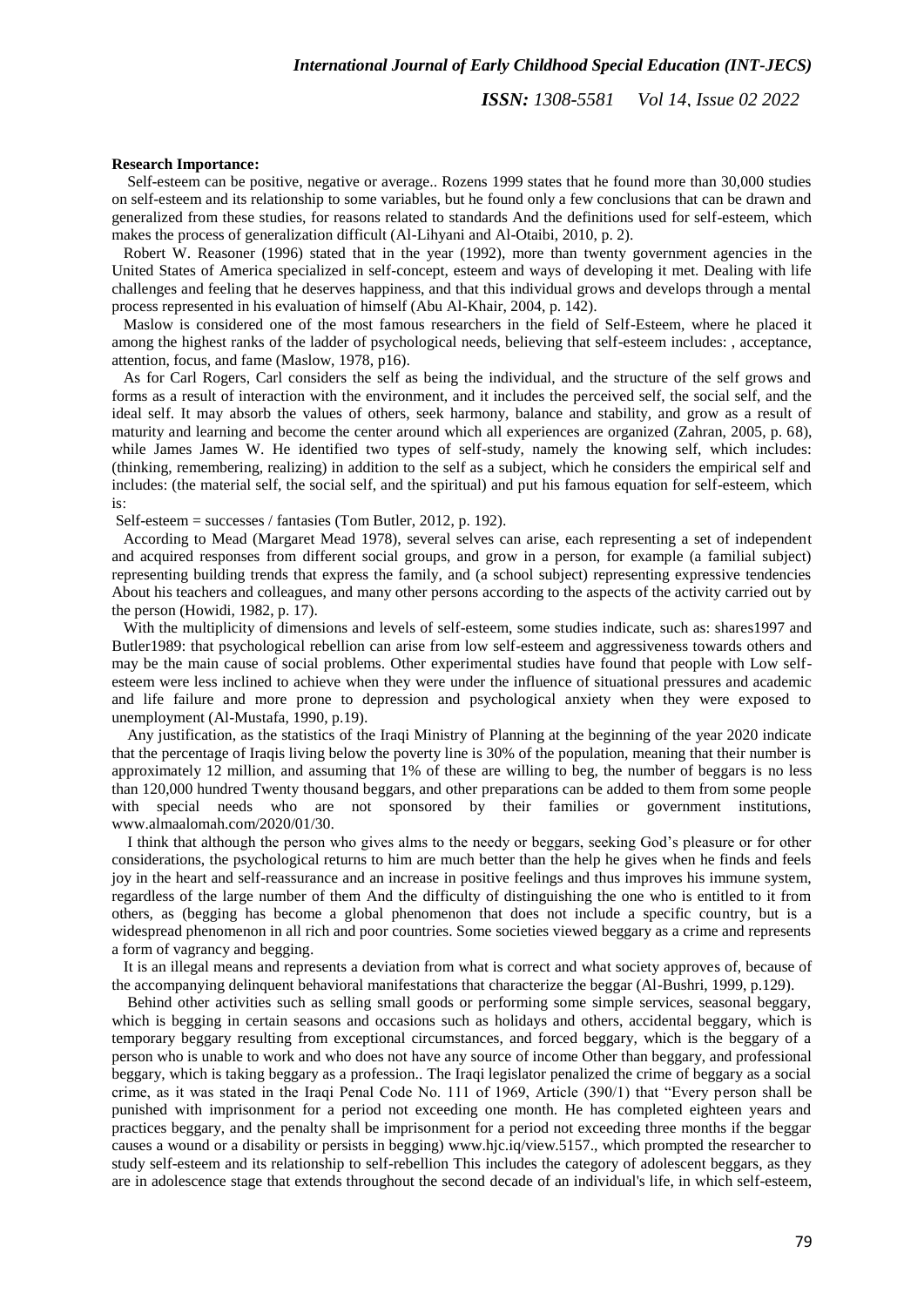as Stickle 2007 pointed out, reaches its lowest levels in this stage compared to other stages of life (Shrem, 2009, p. 213).

# **Research Objectives:**

1-Knowing the relationship between the types of self-esteem and the dimensions of psychological rebellion among adolescent beggars. This goal is divided into sub-goals:

A-Determine the extent of the relationship between societal self-esteem and the dimensions of psychological rebellion

B - Determining the extent of the relationship between family self-esteem and the dimensions of psychological rebellion

C- Determining the extent of the relationship between comradely self-esteem (friends) and the dimensions of psychological rebellion

2-Knowing which types of self-esteem are more predictive of psychological rebellion.

## **Research Limitation:**

 The current research is limited to Iraqi male adolescent beggars only who are present in the streets and markets of the capital, Baghdad, on both sides of Rusafa and Karkh, and the three religious shrines there: (the shrine of Imam Musa bin Jaafar), (the shrine of Imam Abu Hanifa al-Numan), (and the shrine of Sheikh Abdul Qadir al-Kilani) - (May Allah be pleased with him). May God bless them), and a garage: (Al-Nahda Garage and Al-Hilla Garage) for transporting travelers inside Iraq.

# **Definition of The Terms:**

# **Definition of Self-Esteem**

## Definition of self-esteem in the Oxford Dictionary

The subjective emotional evaluation of one's self-worth and the decision one takes as an attitude toward oneself. Self-esteem includes a person's convictions about himself, as well as emotional states such as triumph, despair, pride, and shame (Hewitt, John, 2009, p217).

## **-Maslow knew it in 1978:**

 It is the individual's need for prestige and a sense of respect for himself, the individual's need to feel valued by others and a sense of strength, self-confidence and competence. And that self-esteem develops with age and personal maturity, so that the first aspect becomes more valuable and important to a person than the second aspect (https://ar.wikipedia.org/wiki).

## **Cooper Smith knew it in 1984:**

 The individual's personal judgment about his self-worth expressed through the individual's attitudes about himself, and shows that the basic factors of life are affected by the level of self-esteem (Cooper Smith, 1984, p10).

# -**Defined by Rosenberg Marshall.B. Rosenberg 1988**:

 The individual's overall attitudes - negative or positive - towards himself means that in high self-esteem the individual considers himself valuable and important, while low self-esteem means dissatisfaction with oneself, self-rejection or self-contempt, meaning that the individual's self-esteem means the idea that he perceives the individual about how others view and evaluate him (Rosenberg, 1988, p833).

# **Definition of self-esteem:**

It is the degree that the respondent obtains by answering the self-esteem scale.

# **Reactance psychological**

The meaning of rebellion in the linguistic dictionary:

Murd: Atti and tyranny, al-Marid al-Ati, and rebellion: accept a wata: and the interpretation of what is desired is to reach the end that emerges from the totality of what that category is (Ibn Manzur, 1997, p. 546).

## **-Knew him "Prem Brehm 1966**

 An individual's attempt to restore or restore freedom that has been removed or threatened with removal by directly performing the prohibited or prohibited behavior, encouraging others to do or similar behavior, or seeing others doing it, or indirectly inciting them to do it. (Brehm, 1966, p3).

## **-Knew him" Thomas et al. 2001 Thomas, et.al**

 It is an emotional intellectual force that results when the individual's personal freedom is contradicted or threatened with cancellation, and this emotional state seeks to restore the threatening behaviors, causing a compensatory or corrective behavior that can be expressed either behaviorally, cognitively, or emotionally through the practice of some socially prohibited behavior (Thomas et al, 2001: p3).

## **Donnel et al 2011 defined:**

 A group of behaviors practiced by the individual when his freedom of thought and action is restricted, in an attempt to regain his lost freedom (Donnel et al, 2011, pp679).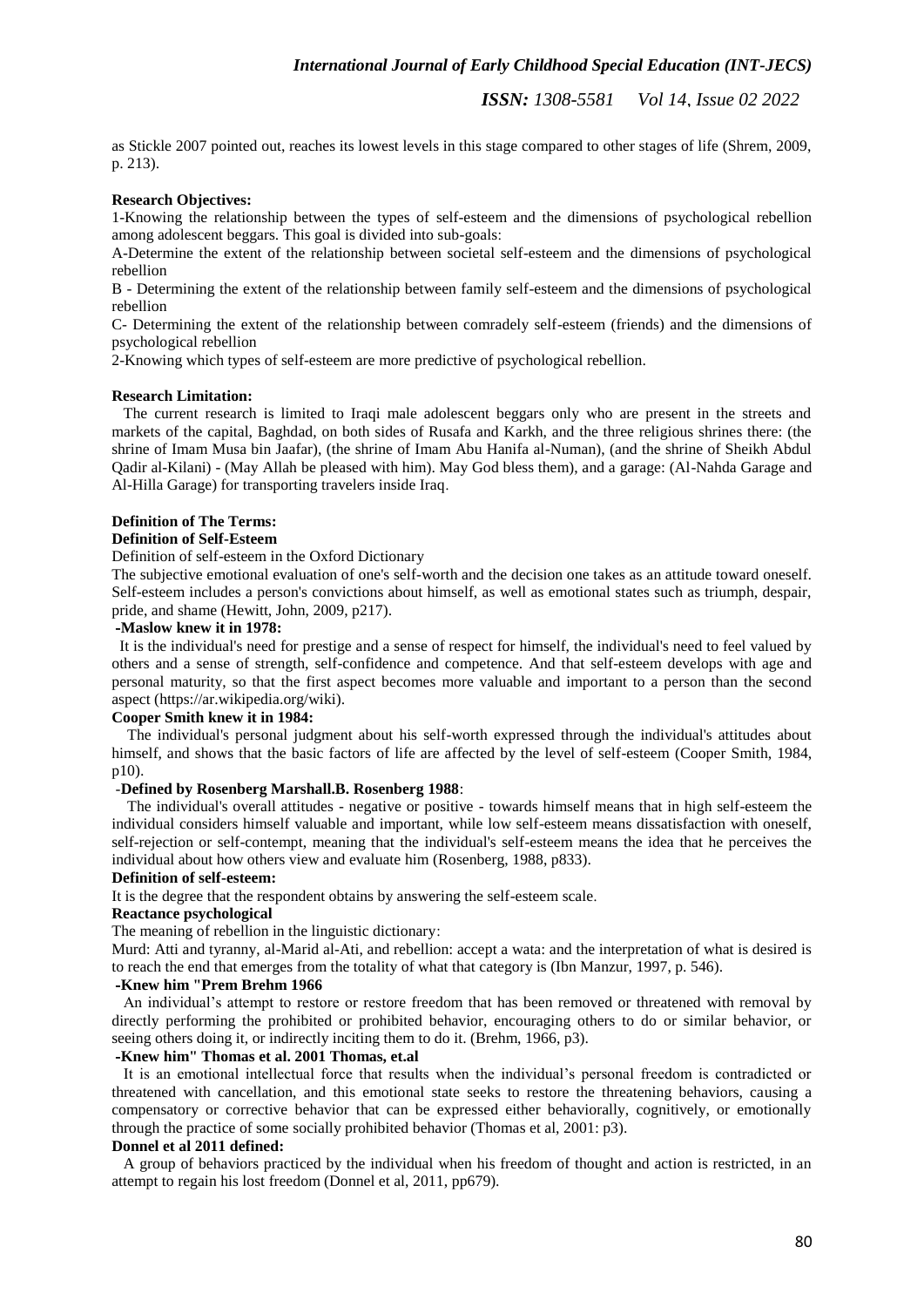## **Procedural definition of psychological rebellion:**

It is the degree obtained by the respondent by answering the psychological rebellion scale.

# **Begging the Fayez 2004**

That it is asking for help from others by using various means to elicit their sympathy in order to obtain money or an in-kind benefit (Al-Fayez, 2004, p. 24).

# **The beggar, known by Abu Al-Maati 2000**

That it is every person standing in public or private places begging, directly or indirectly, in order to earn and obtain a source of income (Abu Al-Maati, 2000, p. 204).

#### **Chapter Two**

#### **Theoretical frameworks:**

With the beginning of the nineteenth century, the circle of discussion about the concept of self- expanded after psychology became a separate science that studies behavior. For everything a person can see as his, William James pointed out three types of self:

1-The material self: it is extended and contains, in addition to the individual's body, his family and his possessions.

2-Social Self: It includes the view of others towards the individual.

3-The spiritual self: it includes the individual's emotions and desires (Al-Faouri, 2010, p1).

 Adler believes that the self represents a personal and subjective system that explains human experiences and gives them their meaning, while Sarbin 1952 considers the self a cognitive structure consisting of the individual's ideas about the various aspects of his existence. And about his social behavior (the social self), and these selves, which are infrastructures for the overall cognitive building, are acquired through the experiences of the individual. The ego is in exchange (Hall and Lindsey, 1971, p. 604), while Engler believes that the creative self is the one that builds, creates, maintains, maintains, tracks and monitors the goals of the individual, and the creative self helps in shaping the personality (Engler, 1991, p. 119).

 Below we briefly review the views of the most famous scholars who dealt with the subject of self-esteem, such as: Carl Rogers, Abraham Maslow, and Cooper Smith.

## **Theories that explain self-esteem: Theories Esteem Needs**

# **1-Carl Rogers' theory**

 Rogers believes that the self is the essence of human personality, and that the concept of self is the cornerstone that regulates human behavior. And that the concept of self is affected by one's idea of oneself, which is educated, and progressive since birth and gradually differentiates during the childhood and adolescence stages. The ideal he would like to have.

 He believes that if the individual realizes that he must act in various situations in accordance with his image of himself, he feels sufficiency, worthiness, and security. From others, especially those who are important in our lives such as parents, this Positive Regard remains active throughout an individual's life but is partially independent of specific or specific connections and leads to a secondary, learned need of Positive-Self (Abd al-Rahman, 1998, p. 409).

#### **2-Abraham Maslow's 1979 theory**

 Abraham Maslow and his famous hierarchy of needs (Maslow's hierarchy of needs) were concerned with needs, which were basically five levels, but developed over the years to become eight levels. These needs, whether biological or psychological, are considered by Maslow as drivers of human behavior. The desired goal, if obstructed, individuals will tend to search for it without the ability to grow and self-respect, with the practice of undesirable behaviors and negative reactions that range according to their severity between isolation and withdrawal, or between frustration and aggression, stressing the importance of self-esteem as a need, and placing it among the higher needs that are gradually in importance.

 As psychological needs linked to his psychological existence, indicating that the individual struggles instinctively to protect his self-value when it is threatened, and also stressing that the needs of appreciation include the strong desire for achievement, efficiency, self-confidence and the ability to dependability, and common needs with the first trend, which are diverse and also include; Desire to obtain prestige and admiration. Individuals have a real need for appreciation from the point of view of others (Comprehensive Encyclopedia of Psychology: 1994 AD, p. 369).

 According to Maslow, positive self-concept and good self-esteem are nothing but internal drives of behavior that are formed as a result of the integration of facts, experiences, and multiple experiences of the individual. He also emphasizes that the healthiest expression of self-esteem is the kind that emerges in the respect we deserve from others more than fame and flattery. ((Maslow, 1978, p6 https://ar.wikipedia.org) Self-esteem is a need when the individual is convinced of it and leads him to feel self-confidence, value, strength, ability and efficiency in order to be a useful and necessary human being in the world, and that its disability generates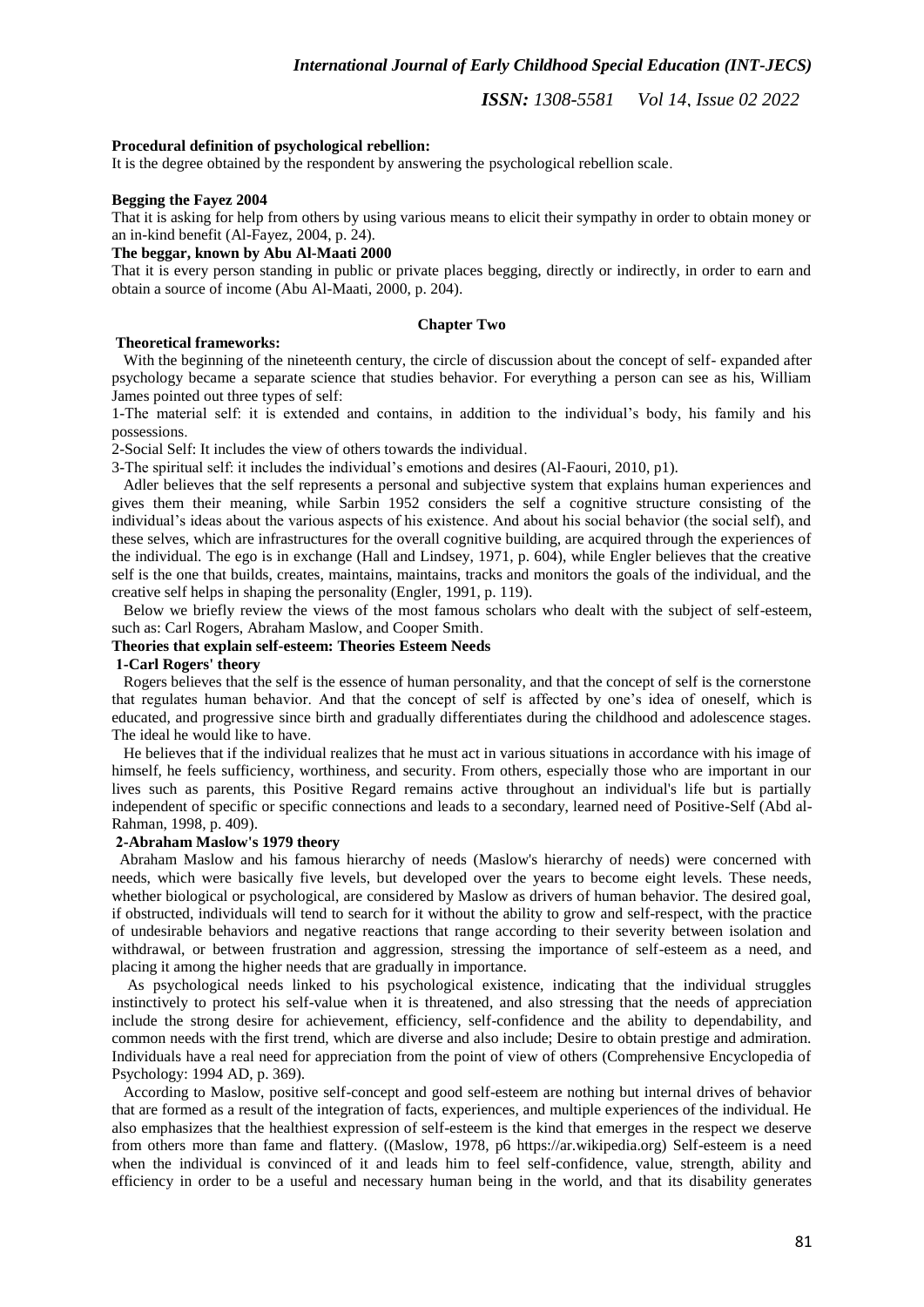feelings of inferiority, weakness and impotence, which It causes neurotic tendencies in humans (Mustafa, 1990, p. 16).

## **3- Cooper Smith Theory:**

Cooper Smith distinguished between two types of self-esteem:

1-True self-esteem is found in individuals who actually feel that they are valuable.

2-Defensive self-esteem is found in individuals who feel that they are not of value, but they cannot acknowledge such feeling and deal on the basis of it with themselves and with others, as well, and there are three cases of parental care that push individuals to a high self-esteem, which are:

a- activating children on the part of parents, b- consolidating children's positive behavior,

C- Respect for children's initiative and their freedom to change on the part of parents (Khalaf, 2000, p. 42).

## **Theories of Psychological reactance**

#### **1-Psychological Perspective:**

 Jack Brehm, JW Theory 1966 explained in his theory that the psychological reaction is a driving force that is believed to arise when the personal freedoms of the individual are reduced or reduced or subjected to threat or exclusion.

 In corrective or compensatory behavior patterns known - the effects of the reaction - and the individual can express them behaviorally, cognitively or emotionally and the individual is in a state of emotional reaction narrow-minded and somewhat irrational and the behavior is directly proportional to the size of the rebellion, the more important the behavior. In the individual, this led to an increase in his degree of rebellion, and the importance of behavior depends on the direct function of the unique performance value, that is, when there is no other behavior of the individual that can satisfy his need in the shortest actual or possible degree for these needs, and the importance of behavior increases as the absolute importance of other freedoms decreases At that moment in which the behavior occurs (Al-Abayji and Al-Maadidi, 2007, p. 37). Prem sees that the behavior removed or threatened with removal is restored in two ways:

1-Direct restoration by practicing the same behavior. If a certain behavior is prevented, there will be a tendency for the individual to do it, means if the behavior is a free behavior and the individual is forbidden to do it, the resulting rebellion will lead the person to engage in this behavior and do it, and if exposed Freedom of the individual to threaten social pressure, the rebellion will lead to resistance to this pressure.

2-Indirect (implicit) recovery by encouraging others to do the prohibited behavior, with similar behavior, or seeing others do the behavior (Brehm, 1966, p80).

 In other words, if the individual cannot regain his freedom through the direct way, he will try to restore that freedom by implicit means. A girl who is prevented from wearing certain clothes while going to work may try to regain her freedom by using more cosmetics or paying attention to her hairstyle in a way that draws attention, or the path may be indirect. To restore freedom by what is called (social implication) by seeing others doing that behavior or encouraging others and inciting them to do the behavior that is prohibited for them.

#### **2- Existential Perspective:**

 Psychological rebellion among existentialists such as Albert Camus, who wrote the phrase "Live rebelliously against life and die rebellious over death." This revolt against life and death together requires freedom as a condition for its establishment. In his time, it is the freedom of slaves, and Camus rejects the freedom that is granted from a higher being, but demands freedom of thought and reason. He recognizes this right or gives weight to this consideration.. This rebellion calls on the individual to adhere to a measure of his being, and it is a gesture to the awareness of man alerting him that there is a destiny that represents him as if he himself, so he feels an identity that he did not feel before with a real feeling (Al-Hamdani, 2009, p. 30 ).

 As VD Berg showed in his theory based on the unity between the mind of the individual and his environment and the principle of (being-in-the-world) and in particular the social-civilized context, that society, by allowing or not allowing the expression of certain moods, through this process gives shape to our resentments and indignation - Our rebellion - Thus, every society and in every era nourishes us with its neurotic characteristics. Berg called for the necessity of changing the term neuroses to the term Scoliosis, which means that the source of neurosis is society with its civilized context (Saleh, 2005, p. 170).

## **3-Ecological Perspective:**

 The human ecological theory is based on the organic link between human beings with the environment in which they live, including the natural environment that affects individuals and their social life, especially in simple societies where the rate of deviation is less, and when society grows and becomes more complex in the means of life, the importance of the natural environment in affecting the social life recedes to be replaced by the social environment, which is seen as a stronger explanation for human behavior, and the scientist (Shaw) found that the rate of delinquency and deviation gradually decreases as we move away from the heart of the city towards its suburbs.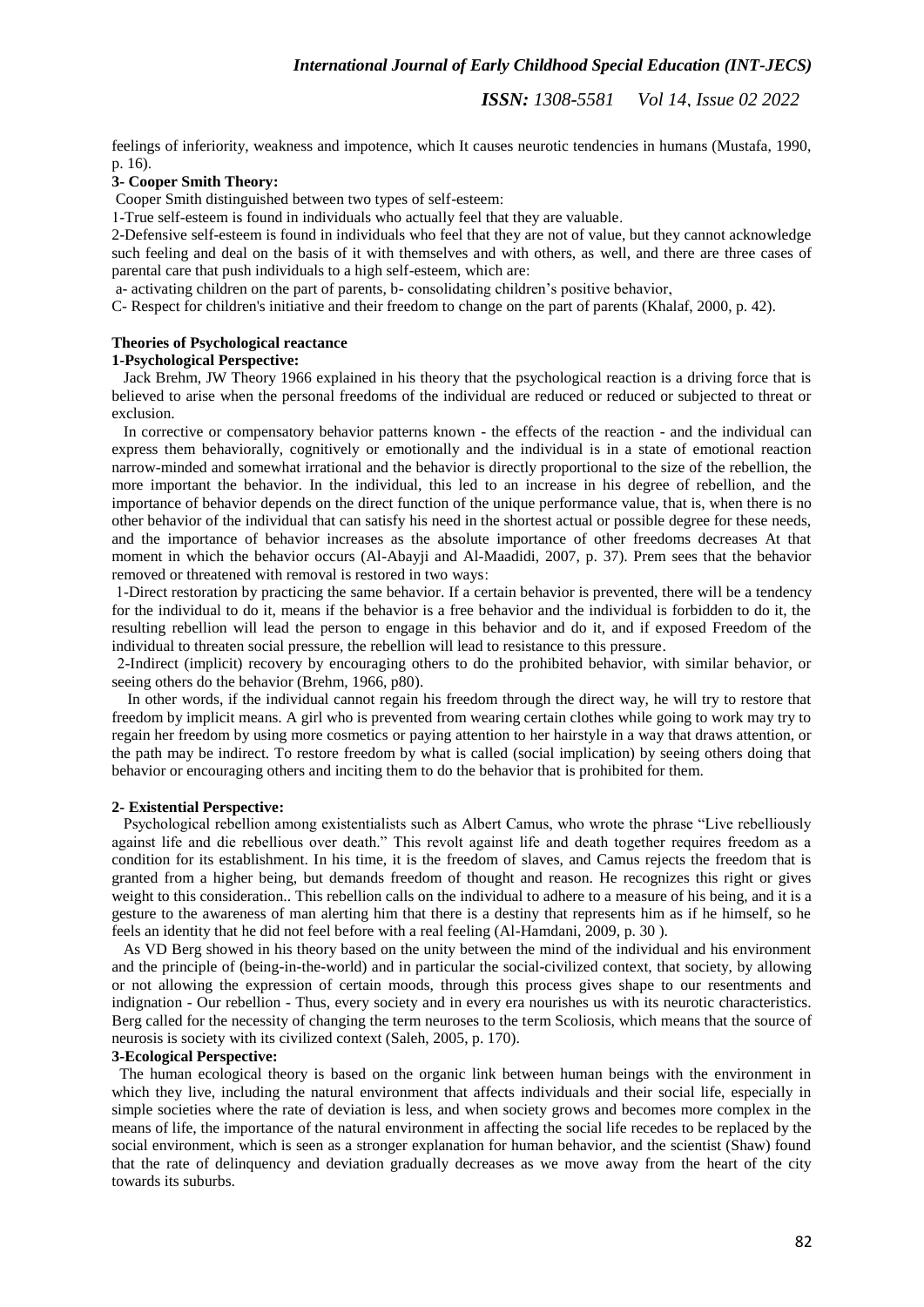The highest rate of delinquency and deviation is in the areas surrounding the industrial centers, and he sees The region, with its material and cultural composition, shows us the highest rate of juvenile delinquency on the one hand, and the highest rate of recidivism on the other hand, and this social phenomenon is accompanied by several structural changes witnessed and distinguished by large cities such as urbanization, social complexity, the nature of social relations, population size and social mobility, which are of great importance in The secretion of social disintegration, which in turn causes a rise in the rates of delinquency, deviance, rebellion and beggary in the Society (Hilal, 1998 p. 267).

# **Previous Studies**

 The study of Al & Kahle and others 1980, which showed that low self-esteem leads to personal problems in adolescence, which leads to poor social adjustment, which is based mainly on objective self-esteem, which depends on the interactions of the person and others (Al-Alousi, 2014, p. 50).

 The study: Molenx 1996, which aimed to investigate the underlying factors of self-esteem among adopted children and emerging children in their homes, and the number of members of the sample was (72) children of adoption children and children living in their homes, the results showed that the self-esteem of adopted children is generally lower than that of children The children in their homes in terms of quality and quantity (Ibrahim and Sherine, 2004, p. 78).

 Hellman & Mcmillin, 1997 study, which aimed to find out the reasons that lead teenagers to declare rebellion and revolution against the manifestations of power.. The study was conducted on students of American Midwestern colleges, and the research sample consisted of (80) individuals, and one of the most important results: that one of the most important reasons What drives the teenager to rebel is the adolescents' sense of a threat to their freedoms and independent entity, whether the threat is from the family, school or society, and that the more they feel a low value from the family or society, the more they rebel (Hellman & Mcmillin, 1997.p135).

 The Trimply 2000 study showed that low self-esteem leads to anxiety, and those with low self-esteem are vulnerable and highly sensitive to criticism and blame, tend to be rebellious, and their achievement of tasks is weak and they show high disturbance when they discover anything unacceptable about themselves (Al-Alusi, 2014, pg. 51).

 Studies by Alvaro Burgoon, et al., 2002. The results of this study supported what Brehm stated that the individual is psychologically rebellious if he feels that there is something that hinders his movement and expression of himself and his thoughts or what hinders his achievement in a task or if he chooses to protect him (Rains & Turners, 2007, p; 241).

Hamza study 2010 the study aimed to reveal the social determinants that push adolescents to beg on a sample of adolescent beggars aged (14-17 years) in Egypt. Their appreciation (Hamza, 2010, p. 59).

Study (Shares 1997), and (Butler, 1989) These two studies separately, despite the time interval, showed that psychological rebellion in young people can arise from low self-esteem and aggressiveness towards others and may be the main cause of social problems.

 Among the new models that explain psychological rebellion is the Shen and Dillard 2005 model, and they concluded that psychological rebellion is a product of emotions that are restrained voluntarily and involuntarily as a result of threatening the individual's environment. The threat to the same individual is a factor of emotion and then psychological rebellion, while the study of Hortis 1999 concluded that the individual who realizes that he is not accepted by the social group to which he belongs, has a low appreciation of himself and tends to rebel and move away from it (Rains & Turners, 2007, p; 241).

 There are also studies confirming the existence of a correlation between self-esteem and some variables, such as: Wotkins 1978 study to find the relationship between self-esteem and neuroticism,

-Between self-esteem, shyness and sociality in the study of buss & Check 1981,

-Between self-esteem, sense of security, and parenting styles in Kafafi's 1989 study,

-Between self-esteem and identity in the study of Muhammad 1991,

-Between self-esteem and psychological stress in the study of Al-Khafaji 1993,

-Between self-esteem and the problems of security and independence, Amziane study 2007,

-Between self-esteem and thinking style, study by Abdel Aziz 2012,

-Between self-esteem and academic achievement, Younesi study 2012,

-Between self-esteem and alienation, a study by Farid Boutani 2013.

There are studies that indicate the absence of a correlation between self-esteem and some variables such as:

A Study between Self-Esteem and Political Participation, Atta Ahmed Ali Shaqfa 2008,

-Between self-esteem and counseling needs in Amziane Zubeida 2007 study,

-Between comradely self-esteem and academic achievement, Younesi Tunisian study 2012,

-Between self-esteem and the value system, Boutani Farid study 2013.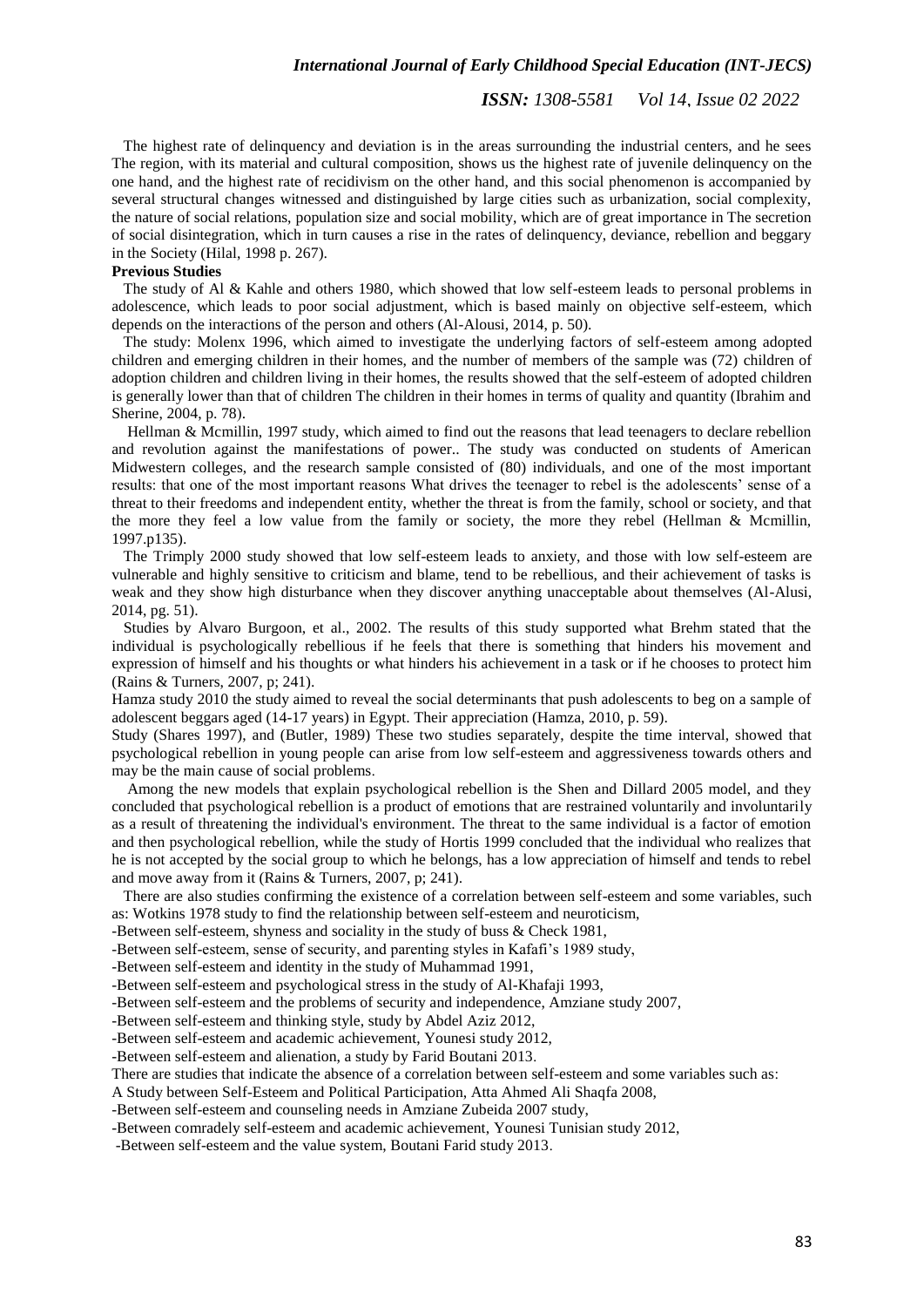From a review of these theoretical perceptions and previous studies, the researcher believes that Maslow's theory and Brim's theory are the closest to providing theoretical explanations about self-esteem and psychological rebellion, so they were adopted in interpreting the results of the study.

# **Chapter Three**

### **2. RESEARCH METHODOLOGY:**

#### **Research Procedures**

 This chapter includes a presentation of the steps and procedures necessary to achieve the objectives of the research by following the correlational research methodology, which is a methodology used to determine to what extent two variables are related, or to what extent changes in one factor agree with changes in another factor. The amount of correlation generally depends on the degree to which the increase or the decrease in one of the variables is an increase or decrease in the other variable - whether it is in the same direction or in the opposite direction (Van Dalen, 1985, p. 323).

#### **First, The research community:**

 The current research community consists of male adolescent beggars who are present in the streets and markets of the capital, Baghdad, on both sides of Karkh and Rusafa, whose area does not exceed 5 km2, and their number is estimated at (1200) thousand and two hundred beggars, according to the estimates of the Directorate of Community Police Department of the Iraqi Ministry of Interior, https://www. sotaliraq.com/2019/03/20

# **Second: The research sample:**

The sample of the current research was chosen in a stratified random manner, and the researcher was keen that the sample of his research be representative of the original community, so it was chosen from both sides of the province of Baghdad, and its size reached (240) beggars, and the table (1) shows the distribution of the sample member

| No. | <b>Location in the city of Baghdad</b>                                |  |  |  |
|-----|-----------------------------------------------------------------------|--|--|--|
| 76  | <b>Baghdad Rusafa intersections</b>                                   |  |  |  |
| 54  | <b>Baghdad</b> intersections Karkh                                    |  |  |  |
| 20  | Garage Alawi Al Hilla to transport passengers                         |  |  |  |
| 30  | Al Nahda Garage for passenger transport                               |  |  |  |
| 30  | The shrine of Imam Musa bin Jaafar Al-Kadhim (peace be upon him)      |  |  |  |
| 18  | The shrine of Imam Abu Hanifa al-Numan (may God be pleased with him)  |  |  |  |
| 12  | Shrine of Sheikh Abdul Qadir Al-Kilani (may his secret be sanctified) |  |  |  |
| 240 | Total                                                                 |  |  |  |

Table (1) It shows the distribution of the sample members

Justifications for choosing the research community and its sample:

1-The researcher believes that male adolescent beggars are the largest group among the category of beggars among women, the elderly and children, and are more cooperative and responsive, so the research sample was chosen from them and not others.

2-Adolescent beggars in an age group are often described or characterized as arrogance, recklessness, rebellion and impulsivity more than any other age stage.

3-The researcher believes that those teenage beggars may be exploited by some parties in carrying out deviant or sabotage acts such as theft, drug trafficking, human trafficking, sexual assaults, or employing them for murder and acts of terrorism.

# **Third: search tools:**

 In order to measure the research variables: (self-esteem, psychological rebellion), the researcher adopted the Cooper Smith scale of self-esteem, which consisted of (25) items and was translated by Amjad Al-Desouki after it was synthesized in line with the Iraqi environment and the research sample by adding five items to it, which are the items : 26, 27, 28, 29, 30, after consulting and agreeing with five experts in the field of psychology and psychological assessment, while the researcher built and prepared a scale of psychological rebellion consisting of (44) paragraphs, as it is a step to define the idea of the scale and the justifications for its design One of the most important and first steps (Ebel, 1972, p222).

 Before starting to arrange and prepare the two scales, the researcher reviewed some studies and literature related to these variables, and the process of building them went through a series of stages: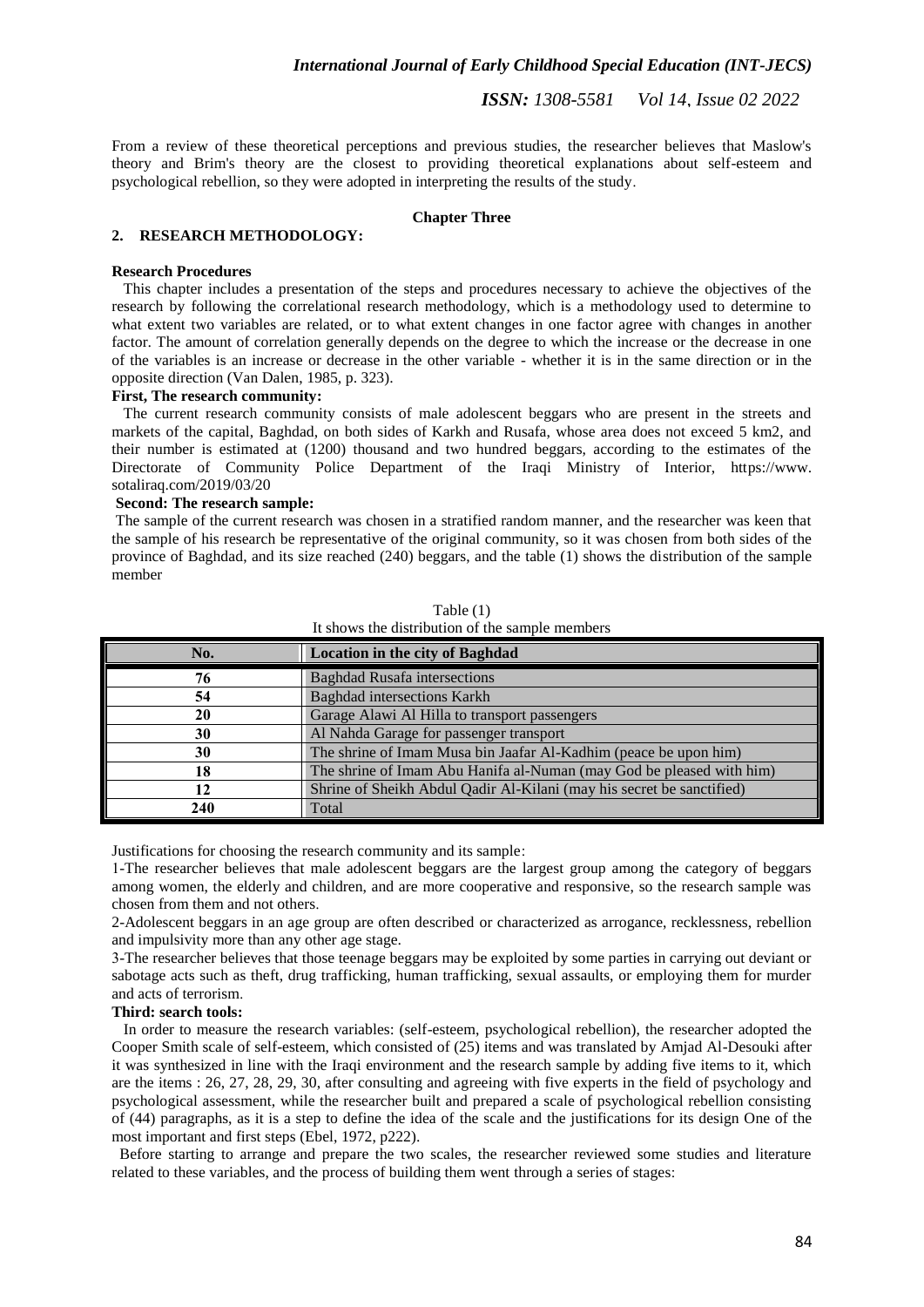1-The researcher has identified special definitions of (self-esteem and psychological rebellion) according to Maslow's view of the first (independent) variable, self-esteem, and according to Prem's view of the second variable (dependent) in psychological rebellion that the researcher adopted.

2-Drafting the paragraphs after reviewing the theoretical studies and previous literature and taking into account the scientific rules followed, and in line with the theoretical frameworks adopted by the researcher in his study of these variables, the following was carried out:

A- Adopting the Cooper-Smith scale after correcting it and adding five paragraphs to suit the Iraqi environment as mentioned above, so that it becomes (30) positions for the first tool expressing (self-esteem), and three alternatives are placed before each position (often, sometimes, never), which is a self-esteem scale.

B-Formulating (44) positions for the second tool (psychological rebellion), and in front of each position there are also three alternatives, which is (the psychological rebellion scale).

# **Fourth: Paragraphs Validity for the Two Scales:**

 For the purpose of verifying the validity of the paragraphs for the two scales, the validity of the tools should be checked, and the preferred way to ascertain the apparent validity of the measurement tools is for a group of specialized experts to evaluate the validity of the paragraphs to measure the feature for which they were developed (Ebel, 1972, p222) and based on The tools items (self-esteem scale and psychological rebellion scale) in their initial form were presented to a group of experts (16) specialized in psychology and psychometrics, to issue their judgment on the validity of each of the two scales' paragraphs, or their invalidity, or the validity of alternatives. After analyzing the answers of the experts, the percentage of each paragraph was extracted to find out the agreement between the arbitrators' opinions in terms of the validity of the paragraph, its rejection or its amendment. The paragraphs that obtained 80% or more were retained, and they are according to the following:

A-The (self-esteem) scale, which after modification consisted of (30) items only (Appendix 1).

B-The (psychological rebellion) scale, only (40) items were kept (Appendix 2).

# **Fifthly, the exploratory application of the two scales**:

 The aim of this application is to ensure the clarity of the instructions, and the clarity of the paragraphs of the two scales. Therefore, both scales were applied to an exploratory sample of (40) beggars who were randomly selected by Al-Rusafa in Baghdad. The researcher was assured of the integrity of the language, and that the time taken to answer the two scales ranged from (20-25) minutes.

#### **Sixth: Correcting the two scales:**

 The self-esteem scale consisted of (30) situations. The answer alternatives were identified in the triple scale: (often, sometimes, never) and their weights  $(1,2,3)$  for the positive items, corresponding to the weights  $(3,2,1)$ for the negative items.. If the negative items were Eleven paragraphs: 2, 3, 6, 10, 13, 16, 17, 18, 22, 25, 27, and the rest of the paragraphs are positive.

 This is the case for the weights of the psychological rebellion scale, which consisted of (40) positions and three alternatives, as the negative items (22) were: 5, 7, 9, 11, 13, 15, 16, 17, 18, 19, 21, 23 ,26,27,29,32,34,35,39,3,2,1.

 As for the rest of the paragraphs, they are positive, and each scale was corrected based on the number of paragraphs and the three alternatives.

# **Seventh: Indexes Validity**

 Honesty is a psychometric property that reveals the extent to which the scale performs the purpose for which it was prepared and which must be taken into account in constructing psychological scales. Virtual Face-Validity, this kind of honesty was achieved when the paragraphs of each scale were presented to a group of experts and specialists.

#### **8-Reliability:**

Stability is defined as consistency in the results, and the test is considered stable if we obtain from it the same results when re-applied to the same individuals and in the same circumstances (Baron, 1981, p418). A time interval, then the two scales were re-applied to a sample of the research individuals, which numbered (40) beggars, and they are the same individuals to whom the scale was applied the first time after their names were determined, and the time period between the first and second application was two weeks, according to Adams. Adams, 1964, p58), and in order to extract the stability of the response on the items of the two scales, the researcher adopted the method of (Coefficientfor Internal Consistency).

#### **Alpha Coefficient**

This method is based on calculating the correlations between the scores of all items, given that each item is a self-contained scale, and Cronbach's (Alpha) equation provides us with a good report for stability in most situations. (Nunnlly, 1978, p230).

To extract stability according to this method, the stability sample forms of (40) beggars were used, where the alpha coefficient of the self-esteem scale was (0.88) and the psychological rebellion stability coefficient (0.90). **Ninth: The final application of the two scales:**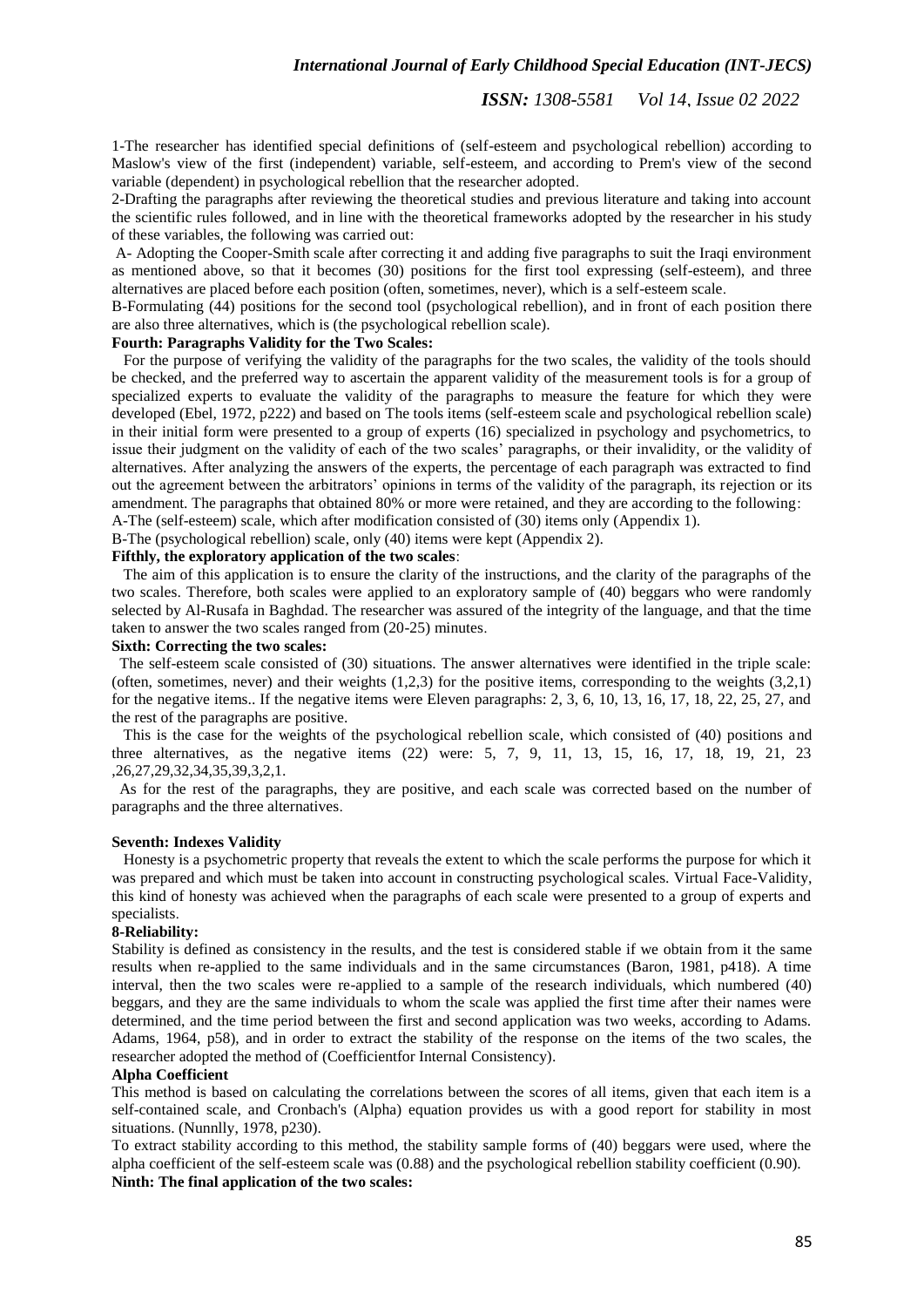*ISSN: 1308-5581 Vol 14, Issue 02 2022*

After making sure that all procedures related to building the two scales are completed and extracting their validity and stability, the researcher applied the two scales to the final sample of (240) respondents, for the purpose of knowing the results and achieving the planned research objectives.

#### **Tenth: Statistical Means:**

To process the current research data, the researcher used the following statistical methods:

1-Person Correlation Coefficient

To extract the relationship between self-esteem and psychological rebellion.

2-Multiple regression analysis does not find the most predictive type of self-esteem

3-Analysis of variance to extract statistical differences between the research variables

4-Alfa Formula coefficient to extract scale stability coefficient.

# **Chapter Four: Research results and discussion:**

 After the Cooper-Smith scale of self-esteem was adopted (and modified) and the psychological rebellion scale was built and applied to the research sample of beggars and the types of self-esteem were determined: (community self-esteem, family self-esteem, comradely self-esteem, and dimensions of psychological rebellion: (direct psychological rebellion, Psychological rebellion by instigating others (verbally), psychological rebellion by inciting others (actually), psychological rebellion by instigating through scientific techniques and social media. To achieve the goals, I do the following:

1-Knowing the relationship between the types of self-esteem and the dimensions of psychological rebellion among beggars. This goal is divided into sub-goals:

A-Determining the extent of the relationship between societal self-esteem and the dimensions of psychological rebellion.

B-Determining the extent of the relationship between family self-esteem and the dimensions of psychological rebellion.

C-Determining the extent of the relationship between comradely self-esteem (friends) and the dimensions of psychological rebellion.

2-Knowing which of the types of self-esteem is more predictive of psychological rebellion.

# **First, the first goal:**

 After applying the scales of self-esteem and psychological rebellion to the research sample, and to know the relationship between the types of self-esteem and dimensions of psychological rebellion, the simple correlation coefficient was calculated at the level of significance (0,01) and table (2) shows that.

**Table (2)** It shows the value of the simple correlation coefficient between the types of self-esteem and the dimensions of psychological rebellion

| Total<br>psychological<br>rebellion | Rebellion<br>through<br>scientific<br>channels and<br>means of<br>communication | Psychological<br>rebellion<br>(actually) | Psychological<br>rebellion<br>(verbal) | <b>Direct</b><br>psychological<br>rebellion | Dimensions of<br>psychological<br>rebellion<br>Types of self-esteem |
|-------------------------------------|---------------------------------------------------------------------------------|------------------------------------------|----------------------------------------|---------------------------------------------|---------------------------------------------------------------------|
| $0.28 -$                            | $0.24 -$                                                                        | $0.27 -$                                 | $0.13 -$                               | $0.21 -$                                    | Societal self-esteem                                                |
| $0.29 -$                            | $0.15 -$                                                                        | $0.30 -$                                 | $0.15 -$                               | $0.24 -$                                    | Family self-esteem                                                  |
| $0.13 -$                            | $0.15 -$                                                                        | $0.11 -$                                 | $0.02 -$                               | $0.09 -$                                    | Companionate self-esteem                                            |
| $0.30 -$                            | $0.26 -$                                                                        | $0.30 -$                                 | $0.13 -$                               | $0.24 -$                                    | Total self-esteem                                                   |

 From the previous table (2), we find that the results indicate the existence of a statistically significant negative relationship between the types of self-esteem, which are: community self-esteem, family self-esteem, comradely self-esteem (friends), and dimensions of psychological rebellion behavior, which are: rebellion Direct psychological, psychological rebellion in urging others (in words), psychological rebellion in urging others (actually), rebellion (by induction through scientific channels and means of communication), and it is clear that the values of the correlation coefficients are negative between each of them,

 As the table shows, there is a statistically significant correlation of The negative type between the total selfesteem and the total psychological rebellion, as the value of the correlation coefficient reached (0.30), which indicates the existence of an inverse correlation in the sense that the higher the self-esteem, the lower the psychological rebellious behavior and vice versa, and the results of this research agree with Maslow's theoretical trend that Human needs, including the need for self-esteem, are drivers of human behavior.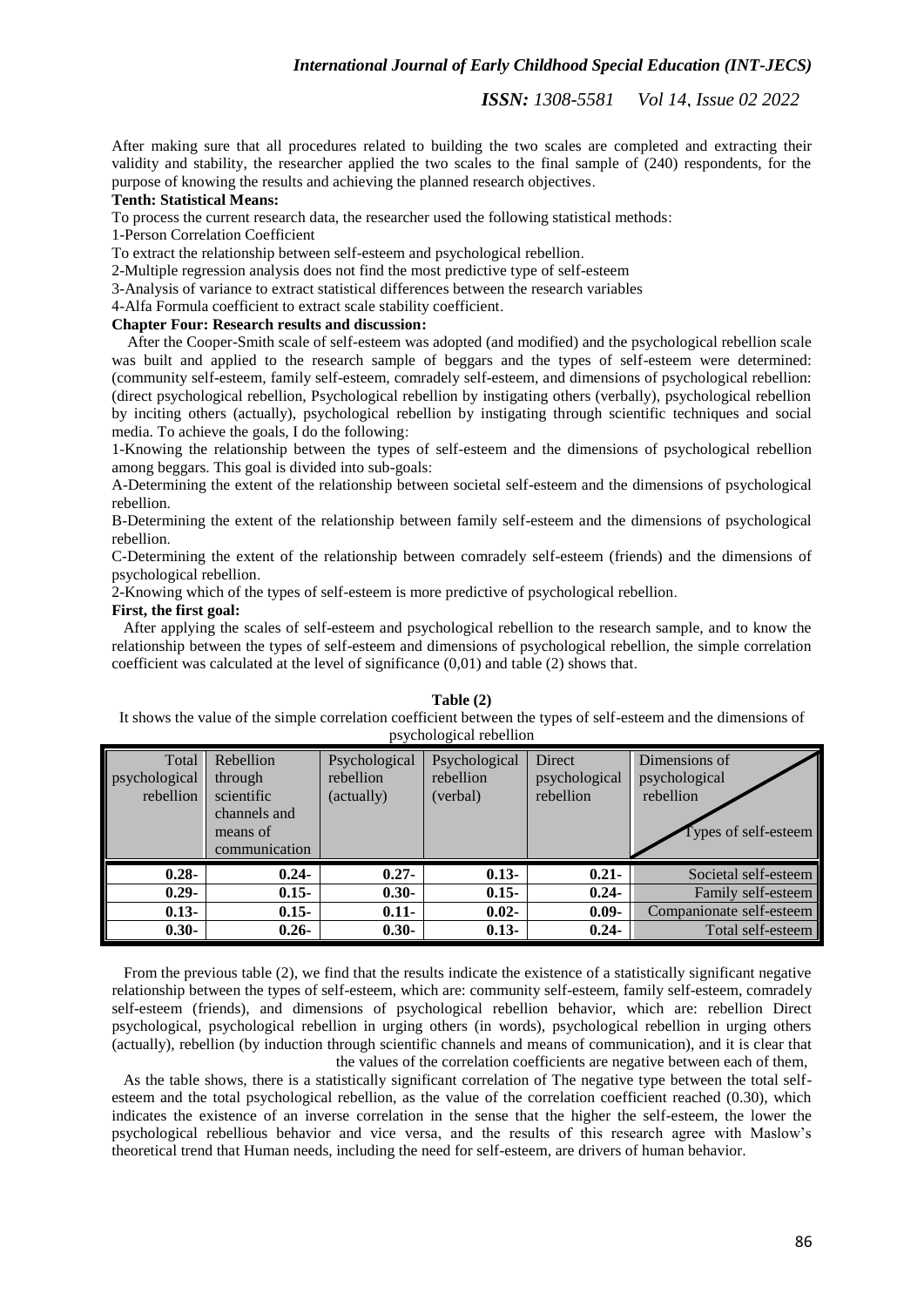# *ISSN: 1308-5581 Vol 14, Issue 02 2022*

 If hindered, individuals will tend to search for them without the ability to grow and self-respect, and when hindering them, feelings of inferiority, weakness and impotence are generated, which causes the person to have neurotic tendencies and negative reactions that tend to increase. And between isolationism and withdrawal, or between frustration and aggression, perhaps the easiest of which is psychological rebellion, which is a behavior and a manifestation of aggression, but in its early stages, in addition, Maslow confirms that the positive selfconcept and self-esteem in particular are nothing but internal drives formed as a result of integration The facts, experiences and multiple experiences, and this does not depend on the person alone, but depends on the circumstances surrounding him. It was confirmed by the study of Hellman & Mcmillin, 1997 that the more adolescents feel that the community or their families feel low value, the more rebellious they are (Hellman & Mcmillin, 1997.p135).

 I see that the members of the research sample of beggars have a low self-esteem as stated in their response. From the above table they are undesirable people in the house (family estimation), as there are no positive attitudes for parents, and parents do not take into account the age stage of their children and its psychological and emotional demands, so they feel they are dissatisfied with themselves and do not trust them.. This is consistent with Hamza's 2010 study that the family and fathers have a decisive role in the children's compatibility, and that there is a correlation between the intimate parental relationship and the children's compatibility and their good self-esteem (Hamza, 2010, pg. 59).

 On the street, by society (societal appreciation) they showed difficulty in obtaining the grades they deserve, and forming negative attitudes towards society, and that they are useless people, and that most people do not understand them, so they take rebellion as a defensive method whenever they feel that an external threat threatens their lives or their freedoms and independence. The study of Hortis 1999 found that the individual who realizes that he is not accepted by the social group to which he belongs, he values himself low and tends to rebel and stay away from it.

 As for friends, their relations were weak, and they had no desire to achieve positive self-evaluation by forming strong relationships with comrades. They feel that they are marginalized, unimportant people who do not receive sufficient respect and are unpopular with them. They lack confidence in themselves, and that their self-concept is characterized by feelings of dissatisfaction and self-rejection, which are the characteristics of people with low self-esteem.

 This results in what Cooper-Smith called a defensive esteem, which There are individuals who feel that they are not valuable and have low self-esteem, but they cannot acknowledge such feeling and deal on the basis of it with themselves and with others.. Psychological rebellion arises as a defensive means for self-protection by reducing the tension resulting from frustration, by refusing orders, prohibitions and advice Addressed to the individual as an affirmation of his personal freedom, independence and self-affirmation.

 The purpose of saying that rebellion is a reaction to the low self-esteem of the research sample beggars is not necessarily carried out directly by the individual himself, but may go beyond it to inciting others to rebellion by inciting them verbally or practicing it with the participation of others actually, or to Developing new mechanisms to express this behavior against the centers of power represented by the authority of parents or the authority of society by following other means to incite incitement and rebellion through social media. Socially or by using mobile phones to spread speech that incites hostility, challenge authority, take anti-social stances, demand change, spread malicious rumors, publish pictures, sell offensive discs contrary to public taste, beg or delinquency, and commit acts of violence and terrorism.

#### **The Second Goal:**

Knowing which types of self-esteem are more predictive of rebellious behavior.

Because there are three types of self-esteem, which are societal self-esteem, familial self-esteem, and companionate self-esteem (friends). In view of the presence of negative correlation coefficients between them and the dimensions of psychological rebellion in the research, and to find out which of these types is more predictive of the behavior of psychological rebellion, the research required the use of the multiple correlation method and multiple regression, at the level of significance (0.01) and table (3) shows that: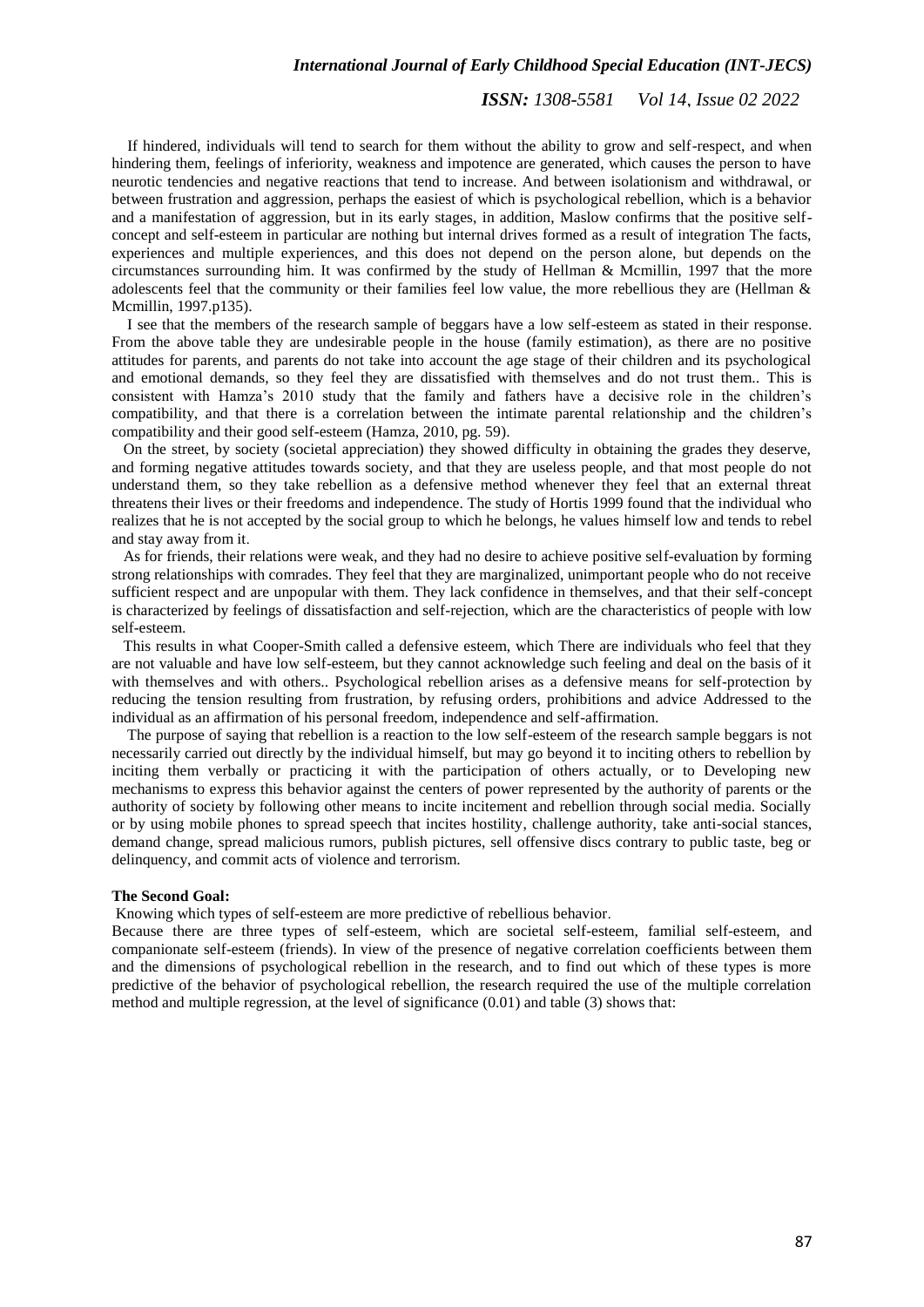| It shows the correlation coefficients between psychological rebellion and each dimension of self-esteem |                   |                 |                      |                   |                        |                      |
|---------------------------------------------------------------------------------------------------------|-------------------|-----------------|----------------------|-------------------|------------------------|----------------------|
| Multiple<br>correlation                                                                                 | <b>Sig. Level</b> | <b>F</b> -value | Degree of<br>freedom | Sum of<br>squares | Sources of<br>variance | Dimension            |
| 0.083                                                                                                   | 0.01              | 40.11           |                      | 12957.90          | regression             | Family self-esteem   |
|                                                                                                         |                   |                 | 432                  | 139559.48         | Error                  |                      |
| 0.107                                                                                                   | 0.01              | 26.88           | 2                    | 16919.002         | regression             | Societal self-esteem |
|                                                                                                         |                   |                 | 431                  | 135589.38         | Error                  |                      |

Table (3) It shows the correlation coefficients between psychological rebellion and each dimension of self-esteem

 The results show, as in Table (3), that the societal self-esteem, which amounted to 0.107)), and the family selfesteem, which reached (0.083), are two variables predicting the behavior of psychological rebellion for the research sample of beggars.

 In order to find out the extent of the contribution of those variables in predicting rebellious behavior, it is clear from Table No. (4) below: that the societal self-esteem is more contributing to the prediction of rebellious behavior than the family self-esteem, where the value of the standard regression coefficient (beta) for societal self-esteem is (-0.181). and for family self-esteem (0.208).

| Table (4)                                                                    |  |
|------------------------------------------------------------------------------|--|
| It shows the contribution of variables to predicting psychological rebellion |  |

| level<br>significance | of   | T-value | beta      | variable             |
|-----------------------|------|---------|-----------|----------------------|
|                       | 0.01 | 0.076   | $0.208 -$ | Family self-esteem   |
|                       | 0.01 | 0.548   | $0.181 -$ | Societal self-esteem |

 These results are consistent with the theoretical trend of Brehm 1966 that psychological rebellion is nothing but a psychological reaction and a motive force that arises when the individual's personal freedoms are reduced or diminished, with which he does not feel a proper appreciation for himself from his social environment.

 Directly with the size of the behavior.. that is, if the individual is forbidden to do it, the resulting rebellion will lead the person to engage in this behavior and do it, and if the individual's freedom is threatened by social pressure, the rebellion will lead to resistance to this pressure, which was also clear through the studies of Bercon et al. Burgoon, et al, Alvaro, 2002), which was specially prepared to support Brehm's point of view and showed that the individual revolts psychologically if he feels that there is something impeding his movement and his expression of himself and his thoughts or what hinders his achievement in a task, or if he senses the threat of his choice (Ra & Turners, 2007, p; 241). What was confirmed by the study (Shares 1997) and (Butler (1989) study) (that psychological rebellion can arise from a low self-esteem and may be the main cause of social problems.

 The results also agree with the ecological point of view that sees that when a society grows and becomes More complex in the means of life, the importance of the social environment emerges as an interpreter and a stronger influence on human behavior.. It also agrees with the direction of the existential perspective that rebellion is associated with revolution, change, freedom of thought and reason, and the rejection of freedom granted by a higher being. Society, by permitting or not allowing the expression of certain moods, through this process gives shape to our resentments and indignation - our rebellion. Thus, every society and in every era nourishes us with its neurotic characteristics (Saleh, 2005, p. 170).

 The researcher believes that despite the fact that the family represents the cornerstone of the correct social upbringing of young people, arrogance, recklessness, rejection and rebellion are among the distinguishing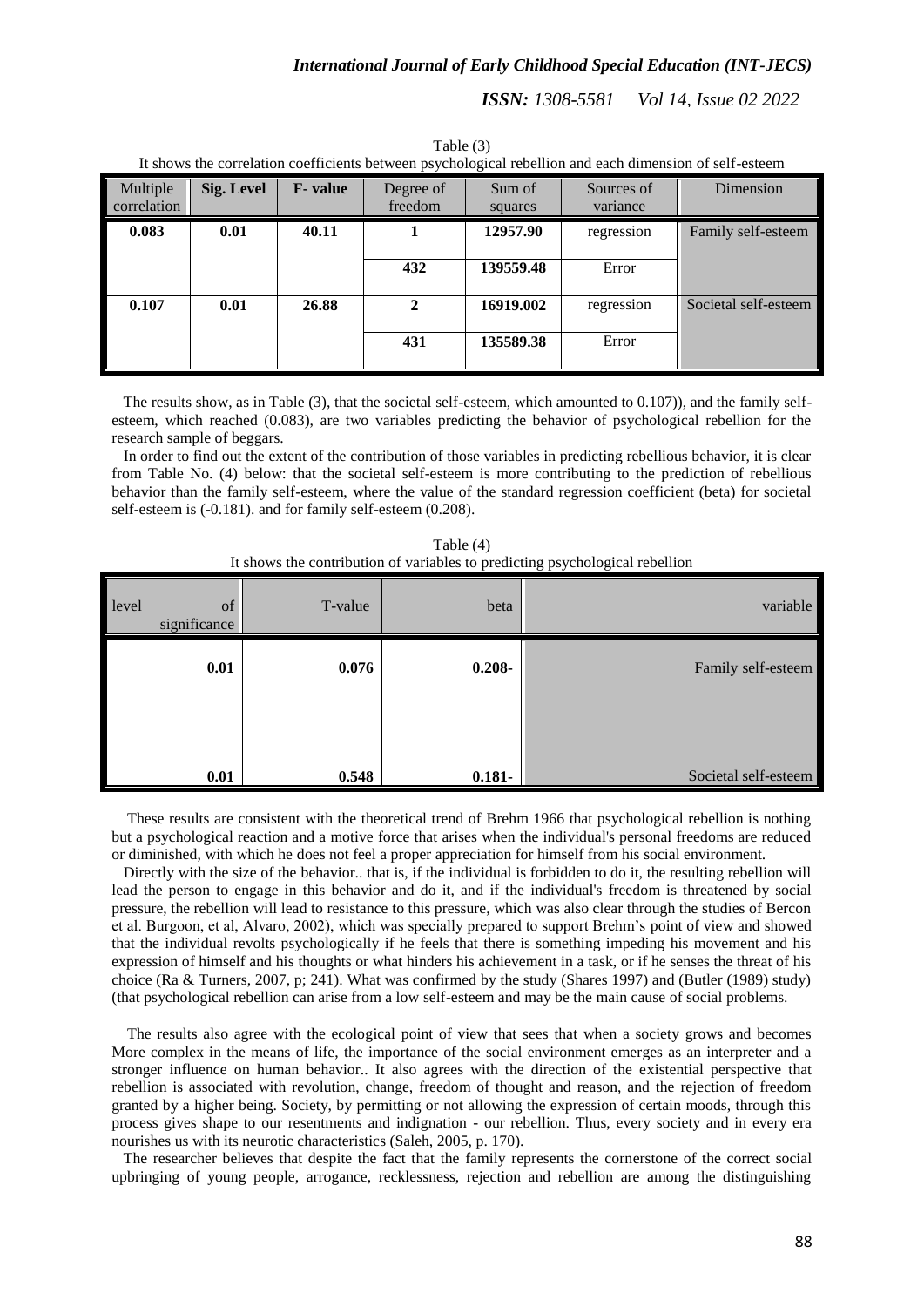*ISSN: 1308-5581 Vol 14, Issue 02 2022*

characteristics of the behavior of adolescents at that stage, which is greatly affected by the social environment in which the adolescent individual lives, so some of them tend not to be convinced of what is Existing and then rejecting it.

It is certain that man is the product of culture, values, traditions and behaviors of his social environment and what is characterized by it as a positive intellectual product of knowledge or something else.

## **Recommendations:**

Paying attention to the family and educating it on a permanent basis to assume its responsibility towards the children by following the correct methods of education in which affection, tenderness, and emotional warmth are far from violence, ostracism and threats to develop a positive spirit and high self-esteem.

-Tackling poverty and unemployment and providing suitable job opportunities for all to cut the way for the practice of begging under the pretext of poverty.

-Taking care of widows, divorced women and people with disabilities by including all social welfare assistance.

## **Suggestions**

-Conducting studies and research similar to the current research on the relationship between self-esteem and aggressive behavior and the relationship of self-esteem to suicide or addiction.

- Executing its duties precisely in following up and monitoring beggars to prevent their deviation, and benefiting from studies related to the phenomenon of beggary.

# **3. REFERENCES**

- [1] Ibn Manzur Abi Al-Fadl Jamal Al-Din Muhammad bin Makram, (1997) Lisan Al-Arab, presented by Sheikh Abdullah Al-Alayli, Volume VI, Beirut, Dar issued, 1st.
- [2] Al-Alousi, Ahmed Ismail (2014) Self-efficacy and its relationship to self-esteem among university students, Amman, Dar Al-Kutub Al-Scientia for printing, publishing and distribution, 1st Edition.
- [3] Abu Jadu, Salih Muhammad Ali (1998) The Psychology of Socialization, Amman: Dar Al Masirah for Publishing, Distribution and Printing.
- [4] Engler, Barbara (1991) An Introduction to Personality Theories, translated by Fahd bin Abdullah Dulaim, Al-Harthy House for Printing and Publishing.
- [5] Abu Hadros, Yasser Muhammad (2010), Codifying the Psychological Rebellion Scale for Adolescents on the Palestinian Environment, Jerusalem, Journal of Educational and Psychological Sciences.
- [6] Abu Al-Maati, Maher (2000) Social work in the field of social defense, Cairo, Zahraa Al-Sharq Library.
- [7] Abu al-Khair, Abdul Karim Qassem (2004). Growth from pregnancy to adolescence. I 1, Dar Wael for printing, publishing and distribution.
- [8] Ibrahim, Mahi and Shireen Bin Dahnoun Samia (2014) The feeling of psychological loneliness and its relationship to self-esteem among university students, unpublished master's thesis, Algeria, Journal of Humanities and Social Sciences, No. 16.
- [9] Tom Butler, Bowdon, (2012) The 50 Most Important Books in Psychology. 1st floor, Saudi Arabia: Jarir Bookstore.
- [10] Al-Bushra, Muhammad Al-Amin (1999), Patterns of Crimes in the Arab World, Riyadh, Naif Arab University for Security Sciences.
- [11] Al-Hamdani, Iqbal Rashid (2009) Alienation and its relationship to psychological rebellion and future anxiety among university students, PhD thesis, University of Baghdad, College of Education Ibn Al-Haytham.
- [12] Hamza, Gamal Mokhtar (2010) The Broken Family and its Relationship to the Personality Characteristics of the Teenage Beggar, Journal of Psychology, No. 87, Egypt.
- [13] Khalaf, Shaker (2000). Dependence and its relationship to self-esteem among students of the upper basic stage in Jordan, an unpublished doctoral thesis, College of Education. Al-Mustansiriya University, p. 42.
- [14] Khairallah, Sayyid (1981) The concept of the self: its theoretical and practical foundations, Dar Al-Nahda Al-Arabiya, for publication, Beirut, edition (1).
- [15] Al-Dabbagh, Qassem Abboud (2009), Beggary and delinquency among children in Iraq, Ministry of Planning and Development Cooperation, Department of Human Development.
- [16] Roland, and Françoise (1994) The Comprehensive Encyclopedia of Psychology, translated by Fouad Chahine, Owiyat Publications.
- [17] Zahran, Hamed Abdel Salam (2005) Mental Health and Psychotherapy. 4th Edition, Cairo: The World of Books.
- [18] Cursing, Azhar Muhammad (2011) Measuring Psychological Rebellion for Students of the Teachers' Training Institute, Tikrit, Samarra University Journal - Volume (7), Issue 37.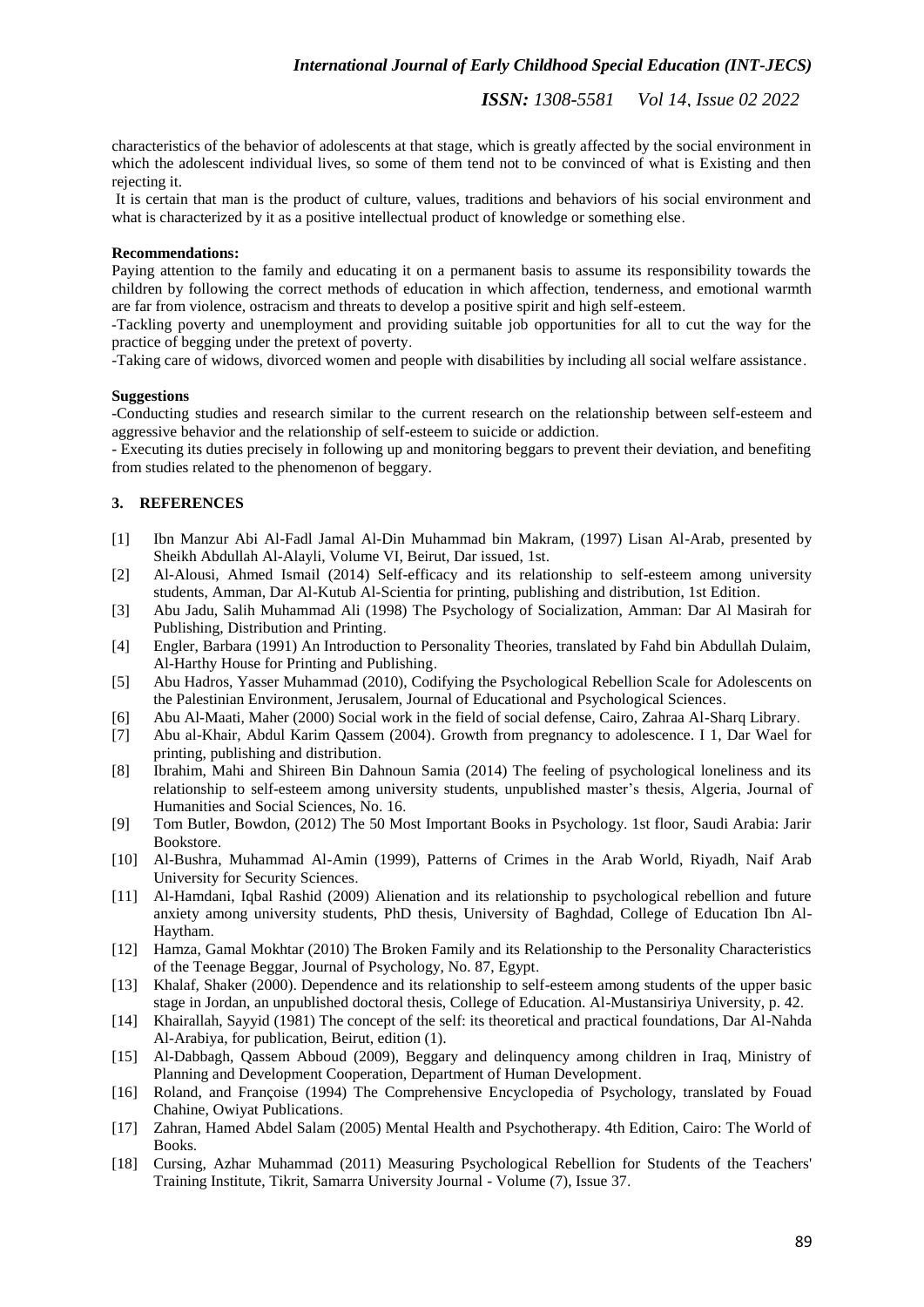- [19] Al-Sahel, Rashid Ali (2001) The level of the sense of shock and its relationship with personal values, association and psychological disorders in young people, Journal of Social Sciences, Volume (29), Issue (2), Kuwait.
- [20] Shreim, Raghda (2009). The Psychology of Adolescence. 1st floor, Amman: Dar Al Masirah for Publishing and Distribution.
- [21] -Saleh, Qassem Hussein (2005) Abnormal Psychology and Mental and Psychological Disorders, 4th Edition, Salahuddin University Press, Erbil, Iraq.
- [22] Tabeel, Ali Hussein Muhammad (2008) Building and Applying the Academic Rebellion Scale for Students of the College of Physical Education at the University of Mosul, Journal of Research of the College of Basic Education Edition 1, Issue 8.
- [23] Abd al-Ahad, Kholoud Bashir (2005): The effect of an educational program on reducing psychological rebellion among adolescents, unpublished master's thesis, College of Education, University of Mosul, Iraq.
- [24] Abdel Rahman, Muhammad (1998) Theories of Personality, Cairo, Dar Qubaa for Printing, Publishing and Distribution.
- [25] Al-Abayji and Al-Maadidi, Nada Fattah Zaidan, Maysa Yahya (2007), Measuring Psychological Rebellion among Middle School Students, Journal of Education and Science, No. (3), Baghdad, Iraq.
- [26] Van Dalen, Dio Bold (1985), Research Methods in Education and Psychology, translated by Muhammad Nabil Nofal and others, Cairo, Anglo-Egyptian Library, Egypt.
- [27] Al-Fayez, Abdulaziz (2004) The security dimensions of the phenomenon of beggary in Saudi society, unpublished master's thesis, Naif Arab University for Security Sciences, Riyadh.
- [28] Al-Faouri, Ahmed (2010) Self-Concept, Damascus University Students Forum College of Education Forum.
- [29] -Al-Lihyani, Maryam and Al-Otaibi, Samira (2010). Self-esteem of gifted and talented students with low academic achievement - psychological reading -, a working paper presented to the Seventh Arab Scientific Conference for Gifted and Talented Care, Amman - Jordan.
- [30] -Mahmoud, Farman Ali (2016): Intellectual oppression and implicit beliefs about self and the world and their relationship to psychological rebellion among university students, unpublished doctoral thesis, College of Education, Ibn Al-Haytham, University of Baghdad.
- [31] -Mustafa, Youssef Hamad Salih (1990) Parents' treatment and its relationship to self-esteem among adolescents from the sons of martyrs and their other peers, unpublished master's thesis, University of Baghdad.
- [32] Al-Mustafa, Youssef Salih (1990), (treatment of parents and its relationship to self-esteem among adolescents from the sons of martyrs and their other peers, a master's thesis submitted to the College of Education, University of Baghdad.
- [33] -Hall, K and Lindsey (1971), personality theories, translated by: Faraj Ahmed Faraj and others, authored by the General Publication Authority.
- [34] Hilal, Naji Muhammad (1998) Theoretical and modern trends in the study of social deviation, The Arab Journal for Security Studies and Training, Volume (17), Issue 33, Riyadh.
- [35] Howidi, Hanan Hussein (1982): A comparative field study between the self-concept of a disabled child and the normal child in Riyadh, (unpublished master's thesis), King Saud University, College of Education, Riyadh.
- [36] Adams, G.S:(1964) Measurement and Evaluation Education psychology and Guidance. Hol New York.
- [37] Baron, A. (1981): psychology, Japan, Halt, Saunders International Editions.
- [38] Brehm, J.W. & et al (1966): The attractiveness of eliminated choice alterative Journal of Experimental. Social Psychology, Vol. (2).
- [39] Brehm, s.s. and Brehm ,j.w.(1981): Psychological reactance atheory of freedom and control ,new York :academic.
- [40] http:www.ensIavavememt.org.uk/reactance.
- [41] Coopersmith, S. (1984). Manuel de l'inventaire de l'estime de soi de Coopersmith, traduction Française, Paris, ECPA, SEI.
- [42] -Donnell, A., Tomas, A., Buboltz, J. & Walter, C. (2001). Psychological reactance Factor structure & internal consistency of the questionnaire for the measurement of psychological reactance, Journal of Social Psychology,(5),141.
- [43] Ebel, R.L. (1972) Essential of Educational Measurement, 2nd-ed, NewJersey Press.
- [44] Hewitt,John P. (2009). Oxford Handbook of Positive Psychology. Oxford University Press ISBN 978-0- 19-518724-3.